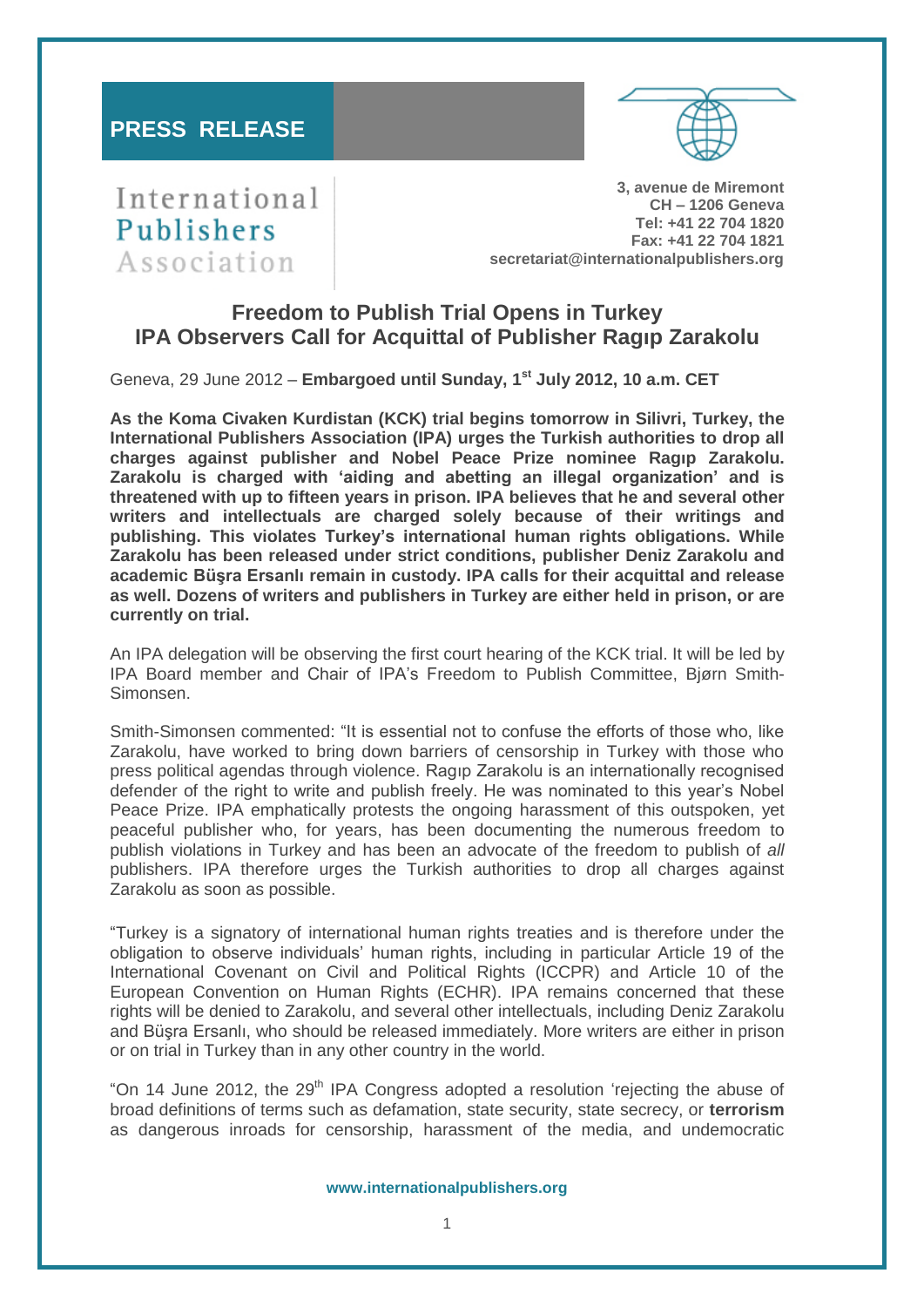## **International Publishers Association**

influencing. It is in the public interest to give openness and transparency their primary, due, and a prominent role in legislation'."

# **Background:**

Ragıp Zarakolu was arrested on 28 October 2011. Forty-one people were also arrested around the same time under what is known as the Koma Civaken Kurdistan (KCK), or Democratic Society Congress, operation. The KCK operation was initiated in 2009 and aims at cracking down on Kurdish political parties and has led to hundreds, even over one thousand arrests and trials. The KCK is seen as the civil/political wing of the outlawed Kurdistan Workers Party (PKK), and thus illegal.

After his arrest, Zarakolu was moved to a high security "F-Type" prison in the city of Izmit, 80 kilometres east of Istanbul. He was held on pre-trial detention for more than 160 days between 4 November 2011 and 10 April 2012. It was only on 19 March 2012 that he was officially indicted under Turkish anti-terrorism legislation for "aiding and abetting an illegal organisation," a charge that could carry a 15-year sentence.

Zarakolu was one of fifteen suspects accused of membership in the KCK who were released pending trial on 10 April 2012. The Istanbul 15th High Criminal Court cited the length of time suspects had already been imprisoned, "the nature of their crimes" and "the state of the evidence" as reasons why the fifteen suspects were released.

Zarakolu's lawyers have been denied access to the investigation file and related documents for months. It appears that his arrest and pre-trial detention were based solely on his attendance of two public meetings of the Peace and Democracy Party (BDP), a legal organisation. This is unacceptable and seriously questions the rule of law in Turkey. Zarakolu's lawyers have therefore filed an application to the European Court of Human Rights, accusing Turkey of violating articles 3, 5 and 10 of the European Convention on Human Rights. The Secretary General of the Council of Europe, Thorbjørn Jagland, recently declared that 1,000 of the pending cases before the European Court of Human Rights concern freedom of expression in Turkey. Turkey is actually the country which regularly gets the highest number of convictions by the European Court on Human Rights, ahead of Russia. Presently, Turkey has more writers and journalists in prison than any other in the world. All of this is incompatible with the values of a free and democratic society.

For more information, please visit: [www.freedomforragip.wordpress.com](http://www.freedomforragip.wordpress.com/)

## **More about Freedom to Publish in Turkey:**

The EU Commission's 2011 Turkey Progress report stressed that legal amendments to the Turkish anti-terror legislation are needed to comply with various rulings of the European Court of Human Rights. IPA has also witnessed an increasing use of the antiterror law (ATL) to stifle freedom to publish in Turkey in the last couple of years. ATL has long been criticised as being too vague in its definition of terrorism and terrorist organisations. This coupled with the lengthy trial processes, sometimes years long, makes the application of the ATL particularly problematic.

On 25 October 2011, the European Court of Human Rights ruled in *Altuğ Taner Akçam v. Turkey* that Article 301 TPC as amended in 2008 still violates Article 10 of the ECHR. IPA and PEN International support their Turkish members' request that Article 301 be repealed. Following the recent explosion of obscenity cases under Article 226 TPC, IPA also supports its Turkish members' request that the Prime Ministerial Board for the

#### **www.internationalpublishers.org**